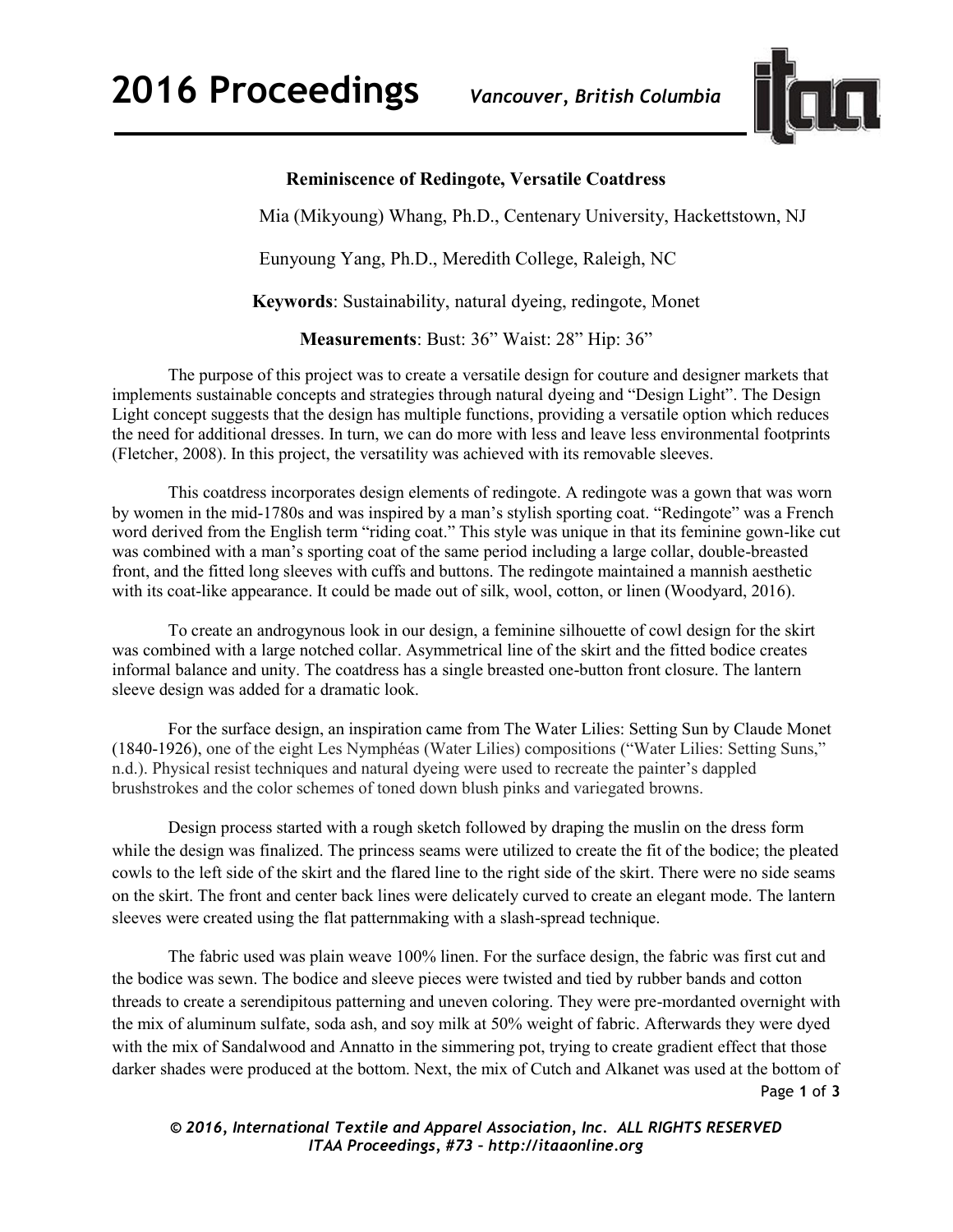the bodice and the sleeves in the simmering pot. They sat on the pot with a room temperature overnight. The crinkle effects of texture were achieved due to the characteristics of the linen paralleled the mood of our inspiration.

On the other hand, the separate pieces of skirt fabric were pre-mordented without being physically resisted to create different shades and patterning from the bodice and the sleeves. After they were dyed with the mix of Sandalwood and Annatto, each fabric piece was twisted and tied, and dyed with the mix of Alkanet and Cutch in the simmering pot only being dipped certain areas to create the ombré effect.

The French seam, bias binding, and bias facing techniques were used to complete the bodice and sleeves. The bias strips were cut using the fabric dyed with the same process as the bodice fabric. The 18" zippers were applied to the sleeves and the armholes of the bodice to create a versatile garment with detachable sleeves. The skirt was lined with the same 100 % linen fabric (dyed with the same process as the skirt fabric), attached to the bodice, and top-stitched. The bound button hole was made and a  $1\frac{1}{2}$ " size button covered with the same fabric was used. The button fabric was dyed and free motion stitched with the shapes of tree roots using 100% variegated cotton thread. Finally, natural hemp cord, dyed in an exhaust dye bath, was prepared to complete this versatile coatdress.

This original design contributes to the field of textiles and apparel by exemplifying the sustainable design concept to create a versatile garment. This design is also unique in adapting the historical garment, the redingote, to develop a modern look for those women who want a unique and dramatic look. In addition, the garment can be used in a historic costume class to illustrate how designs of the past can be used as an inspiration for modern fashion.

## **References**

- Fletcher, K. (2008). *Sustainable fashion and textiles: Design journeys.* London and Sterling, VA: Earthscan.
- Woodyard. S. (2016). Redingote Gown, 1715-1785. In J. Blanco F., M. D. Doering, P.K. Hunt-Hurst & H. V. Lee (Eds.), *Clothing and Fashion: American Fashion from Head to Toe* (p. 236). Santa Barbara, California: ABC-CLIO.
- Water Lilies: Setting Suns. (n.d.). Retrieved May 29, 2016 from Musée de l'Orangerie: http://www.musee-orangerie.fr/en/artwork/water-lilies-setting-sun